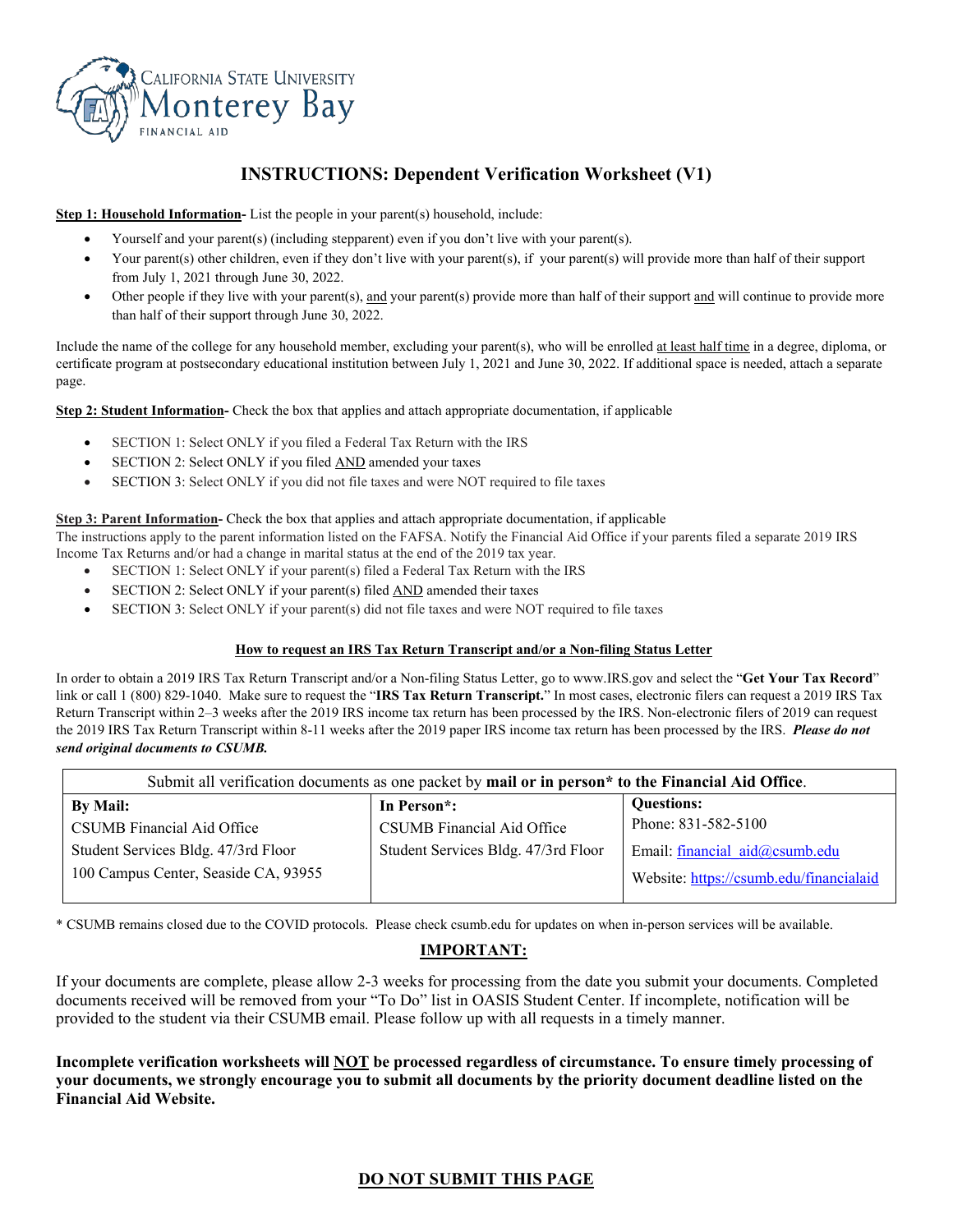| Last Name     | First Name                                  | M.I. | OASIS Student I.D. (000-000-000) |
|---------------|---------------------------------------------|------|----------------------------------|
| FINANCIAL AID | CALIFORNIA STATE UNIVERSITY<br>Monterey Bay |      | For office use only              |

# **2021-2022 Dependent Verification Worksheet (V1)**

Your 2021-2022 Free Application for Federal Student Aid (FAFSA) was selected for review in a process called Verification. The law states that before awarding Federal Student Aid, the Financial Aid Office is required to confirm the information you and your parents reported on your FAFSA. To verify that you provided correct information, the Financial Aid Office will compare your FAFSA with the information on this worksheet and with all other requested documents. If there are differences between your FAFSA and the financial documents provided, a financial aid administrator will make corrections to your FAFSA as needed. *If you have an unusual circumstance where you were granted a filing extension, are a victim of identity theft, or filed a Non-IRS Income Tax Return, please contact the Financial Aid Office before completing this form.*

 **SUBMIT COMPLETED** worksheet and required attachments to the Financial Aid Office by the **priority document deadline** listed on the Financial Aid Website: **<https://csumb.edu/financialaid>**

### **STEP 1: Household Information**

List the people in your parent(s) household, include:

- Yourself and your parent(s) (including stepparent) even if you don't live with your parent(s).
- Your parent(s) other children, even if they don't live with your parent(s), if your parent(s) will provide more than half of their support from July 1, 2021 through June 30, 2022.
- Other people if they live with your parent(s), and your parent(s) provide more than half of their support and will continue to provide more than half of their support through June 30, 2022.

Include the name of the college for any household member, excluding your parent(s), who will be enrolled at least half time in a degree, diploma, or certificate program at postsecondary educational institution between July 1, 2021 and June 30, 2022. If additional space is needed, attach a separate page.

| <b>Full Legal Name</b> | Age | <b>Relationship to Student</b> | <b>College for 2021-2022</b> | Will be Enrolled at<br><b>Least Half-Time</b> |
|------------------------|-----|--------------------------------|------------------------------|-----------------------------------------------|
|                        |     | Self                           | <b>CSUMB</b>                 | Yes                                           |
|                        |     | Parent                         | $N\!/\!A$                    | N/A                                           |
|                        |     |                                |                              |                                               |
|                        |     |                                |                              |                                               |
|                        |     |                                |                              |                                               |
|                        |     |                                |                              |                                               |
|                        |     |                                |                              |                                               |
|                        |     |                                |                              |                                               |
|                        |     |                                |                              |                                               |

### **Please do NOT leave this section blank.**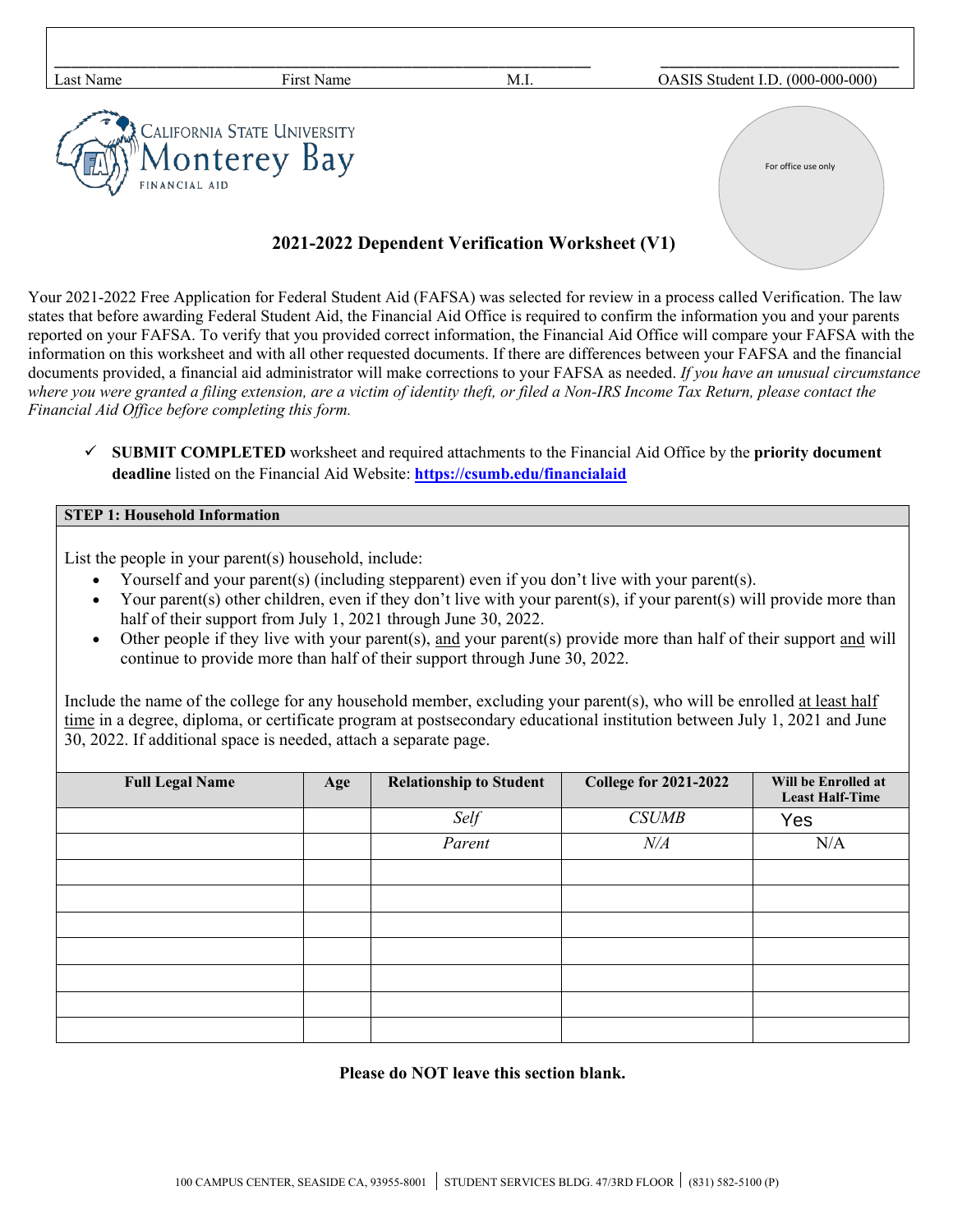| Last Name                                                                                       | First Name                                                                                                                                                                                                                                                                                                                                      | M.I.                      | OASIS Student I.D. (000-000-000)           |
|-------------------------------------------------------------------------------------------------|-------------------------------------------------------------------------------------------------------------------------------------------------------------------------------------------------------------------------------------------------------------------------------------------------------------------------------------------------|---------------------------|--------------------------------------------|
|                                                                                                 | <b>STEP 2: Student Information</b> (Check the box that applies)                                                                                                                                                                                                                                                                                 |                           |                                            |
| <b>Select ONLY</b><br>if you filed a<br><b>Federal Tax</b><br><b>Return with</b><br>the IRS     | You successfully transferred your 2019 IRS Federal Tax information onto your FAFSA via the online IRS<br>Data Retrieval Tool. If you successfully transferred your 2019 IRS income information, you do not need to<br>attach an IRS Tax Return Transcript to this worksheet. *<br><b>OR</b>                                                     |                           |                                            |
|                                                                                                 | You were unable (OR) chose not to transfer your 2019 IRS Tax Information via the IRS Data Retrieval<br>Tool. As a result, you are required to attach a 2019 IRS Tax Return Transcript with this Federal Verification<br>Worksheet.<br>Check here to confirm a 2019 IRS Tax Return Transcript is attached.                                       |                           |                                            |
| <b>Select ONLY</b><br>if you filed<br><b>AND</b> amended<br>your taxes                          | You filed and amended your original 2019 Federal Income Tax return with the IRS. As a result, you<br>must attach a 2019 IRS Tax Return Transcript and a signed copy of the 2019 IRS Form 1040X with all<br>schedules filed with the IRS.<br>$\Box$ Check here to confirm a 2019 IRS Tax Return Transcript is attached OR have successfully used |                           |                                            |
|                                                                                                 | the Data Retrieval Tool on the FAFSA.*<br>Check here to confirm a signed 2019 IRS 1040X Form and all schedules are attached.                                                                                                                                                                                                                    |                           |                                            |
| <b>Select ONLY</b><br>if you did not<br>file taxes and<br>were NOT<br>required to file<br>taxes | Check here if you were not employed and had no income earned from work during 2019.<br><b>OR</b><br>Check here if you were employed and were not required to file during 2019. List every employer<br>even if the employer did not issue an IRS W-2 form and the amount earned from each employer.<br>Attach copies of all 2019 W-2's received. |                           |                                            |
|                                                                                                 | Employer's Name                                                                                                                                                                                                                                                                                                                                 | Amount Earned in<br>2019  | W-2 or an Equivalent Document<br>Provided? |
|                                                                                                 | Example: CSUMB                                                                                                                                                                                                                                                                                                                                  | \$2000                    | Yes                                        |
|                                                                                                 |                                                                                                                                                                                                                                                                                                                                                 | $\boldsymbol{\mathsf{S}}$ | Yes                                        |
|                                                                                                 |                                                                                                                                                                                                                                                                                                                                                 | \$                        | Yes                                        |
|                                                                                                 |                                                                                                                                                                                                                                                                                                                                                 | \$                        | Yes                                        |
|                                                                                                 |                                                                                                                                                                                                                                                                                                                                                 |                           |                                            |

\*Y*our IRS Data Retrieval must be successfully processed by the Federal Student Aid Processor* **BEFORE** *submitting this worksheet without a tax return transcript. Your FAFSA transaction on file with the Financial Aid Office must also confirm that you successfully transferred IRS Income Information before we can accept this Verification Worksheet without an IRS Tax Return Transcript.*